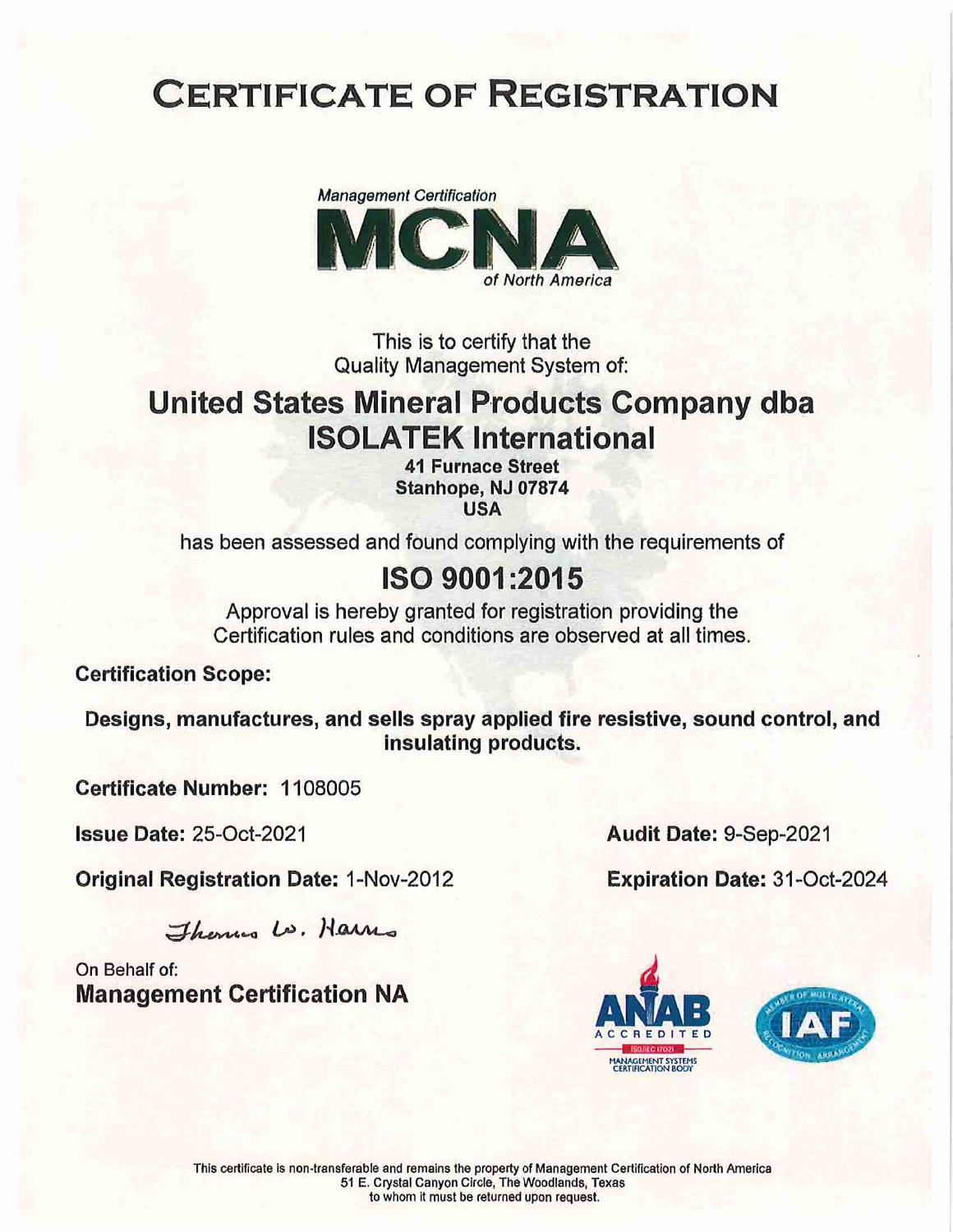

This is to certify that the Quality Management System of;

# United States Mineral Products Company dba ISOLATEK International

701 North Broadway Huntington, IN 46750 USA

has been assessed and found complying with the requirements of

### 1809001:2015

Approval is hereby granted for registration providing the Certification rules and conditions are observed at all times.

Certification Scope:

Manufacture of spray resistive fire protection materials and mineral fiber

Certificate Number: 0108028

Issue Date: 16-Sep-2019

Original Registration Date: 16-Nov-2001

Thomas W. Harris

On Behalf of: Management Certification NA Audit Date: 15-Aug-2019

Expiration Date: 22-Sep-2022



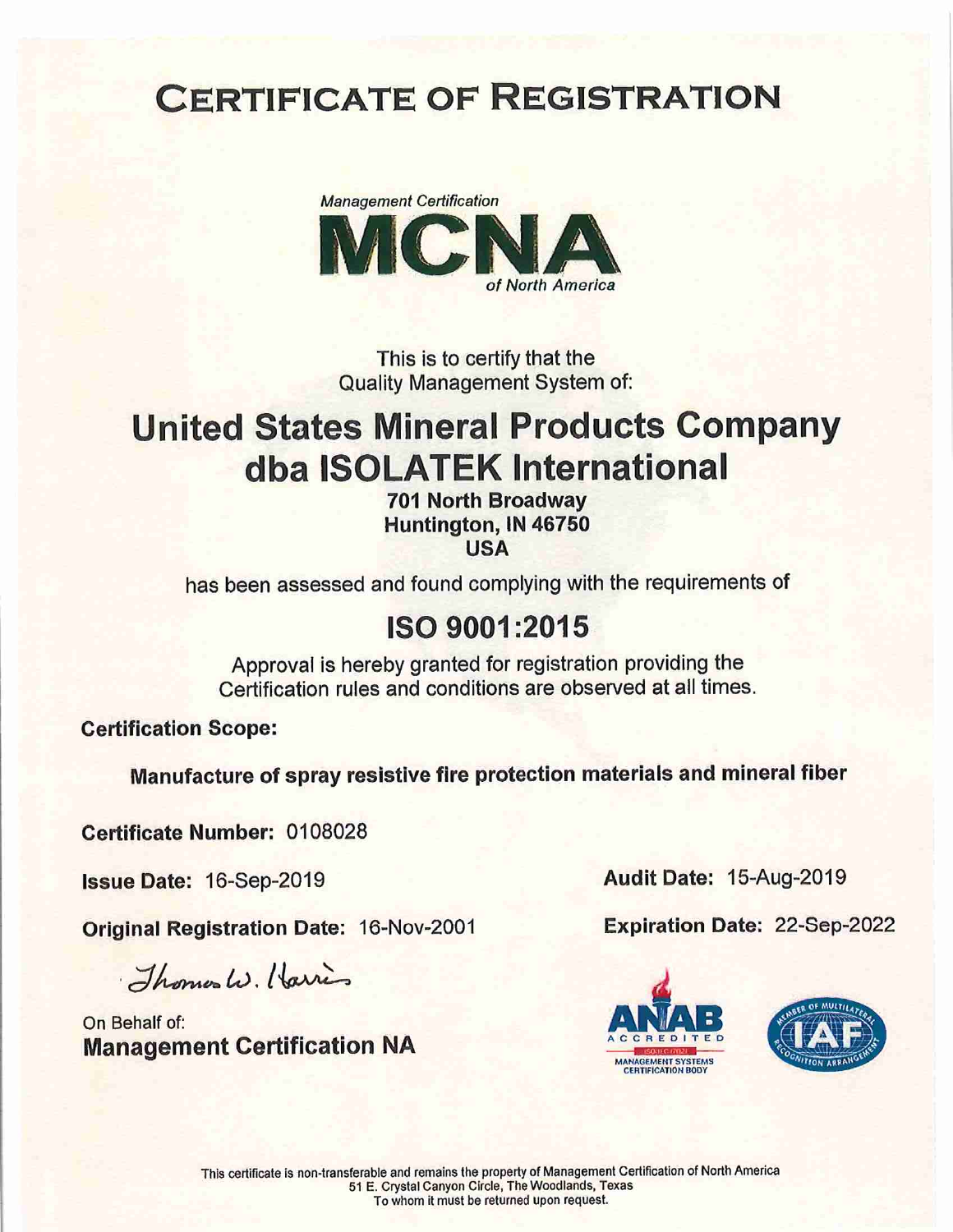

This is to certify that the Quality Management System of;

## United States Mineral Products Company dba ISOLATEK International

3340 Single Rd Houston, TX 77055 USA

has been assessed and found complying with the requirements of

#### 1509001:2015

Approval is hereby granted for registration providing the Certification rules and conditions are observed at all times.

Certification Scope:

Manufacturing and distribution of spray applied fire resistive products and distribution of spray applied sound control and insulating products.

Certificate Number: 1304007

Issue Date: 7-Jun-2019

Original Registration Date: 20-Jun-2013

 $\exists$ homes L. Harry

On Behalf of: Management Certification NA Audit Date: 3-Apr-2019

Expiration Date: 19-Jun-2022